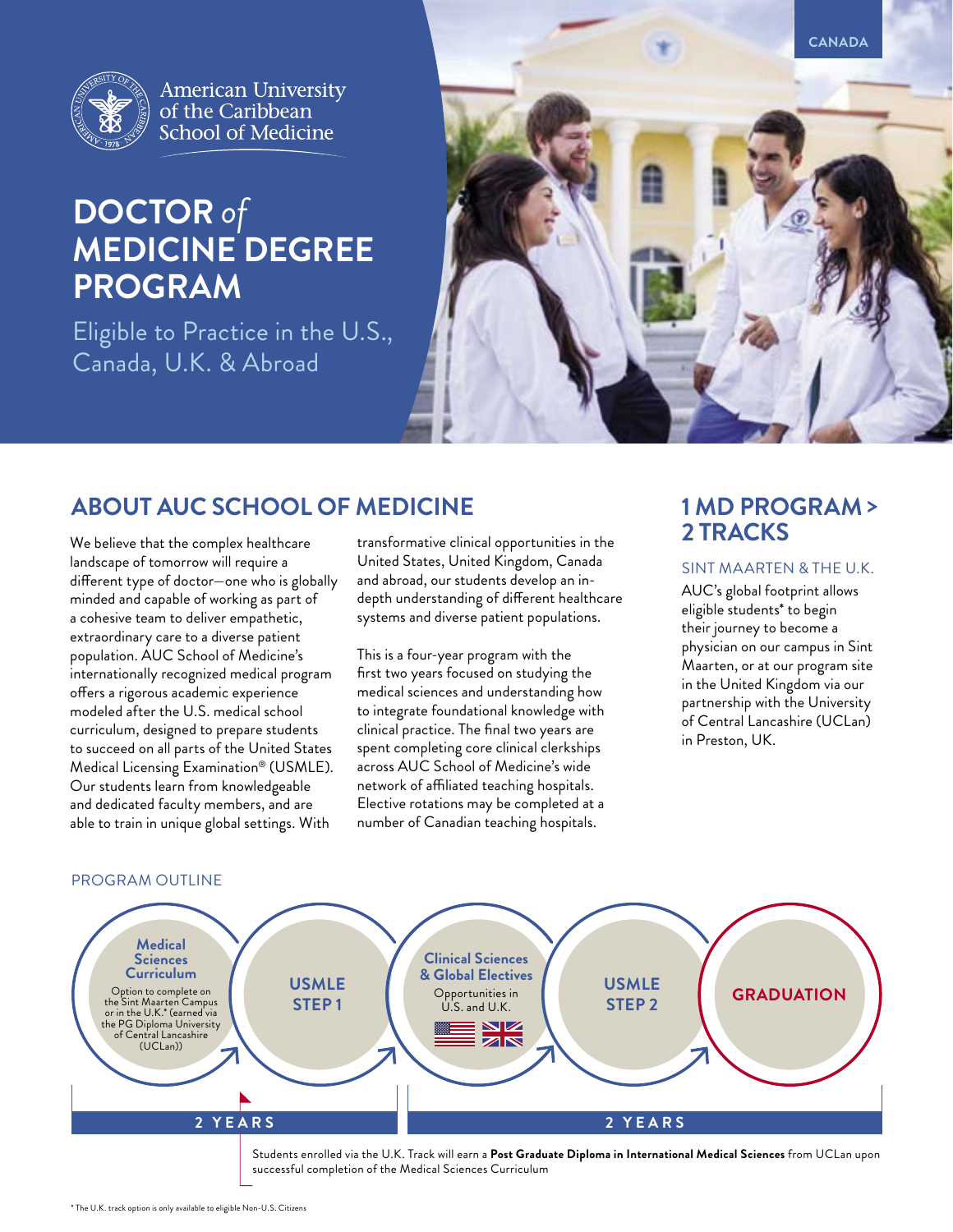# **WHY AUC SCHOOL OF MEDICINE**



**FIRST-TIME PASS RATE\***

### STUDENT ACHIEVEMENT

The United States Medical Licensing Examination® (USMLE®) Step 1 is one of the most important factors that leaders of postgraduate residency training programs in the U.S. consider when evaluating applicants. AUC School of Medicine's curriculum is designed to prepare students to succeed on all parts of the USMLE.

\* AUC School of Medicine students' first-time pass rate for USMLE Step 1 is 94% for period 2019.

#### **1:1 Dedicated Support**

Medical school is rigorous. That's why—from your very first day at AUC School of Medicine—you'll have access to teams and resources dedicated to supporting your success. The Office of Student and Professional Development (OSPD) advises students on the residency application process, guides students in choosing a specialty, and provides necessary documents to match-related organizations including the The National Resident Matching Program® (NRMP®) and Canadian Resident Matching Service (CaRMS). The Office of Clinical Student Services (OCSS) offers support throughout students' clinical education, including knowledgeable advisors to help schedule rotations, study resources for the USMLE Steps 1 and 2, and administrative, registration, and documentation services.



### **40-Year Legacy of Medical Education**

With more than 7,500 graduates from more than 78 countries, AUC School of Medicine has been fulfilling its mission to train globally minded physicians since 1978.



### **Internationally Recognized and Accredited Program**

AUC School of Medicine is accredited by the Accreditation Commission on Colleges of Medicine (ACCM, www. accredmed.org), and recognized by the U.K.'s General Medical Council (GMC).<sup>+</sup>

AUC School of Medicine graduates are automatically eligible to apply to take the PLAB (Professional and Assessment Board) test and apply for GMC registration without requiring an individual assessment. This automatic institutional recognition gives AUC graduates a clear path to pursue a residency position in the U.K. and makes them eligible to apply for U.K. licensure.

+ Effective for students who started in September 1, 2019 or later. Students who started AUC prior to September 1, 2019 can apply to take the PLAB test and apply for GMC registration once the GMC has completed an individual assessment.



### **Expert Faculty & State-ofthe-Art Campus Facility**

Our technologically advanced campus in Sint Maarten features a fully equipped anatomy lab, simulation center, applied research laboratory, and other learning tools geared toward integrating medical school classroom study with practical applications of medicine, to maximize your opportunity for learning. Our expert faculty hold MD and/or PhD degrees.

# **RESIDENCY SUCCESS**



### 92% FIRST-TIME RESIDENCY ATTAINMENT RATE: STRONG OUTCOMES & GRADUATE SUCCESS

Any medical school should be evaluated by the career opportunities secured by its graduates. After medical school, most AUC School of Medicine graduates seek a residency position in the United States. In 2020, graduates secured 340 residency positions, and our 2019–20 graduating class achieved a **92% first-time eligible residency attainment rate**. Our graduates earned residencies in 18 specialties and entered residency programs in 37 U.S. states and Canada.

#### **Start Sooner**



AUC School of Medicine enrolls three new classes

each year, September, January and May, giving you the freedom to start medical school when it's right for you.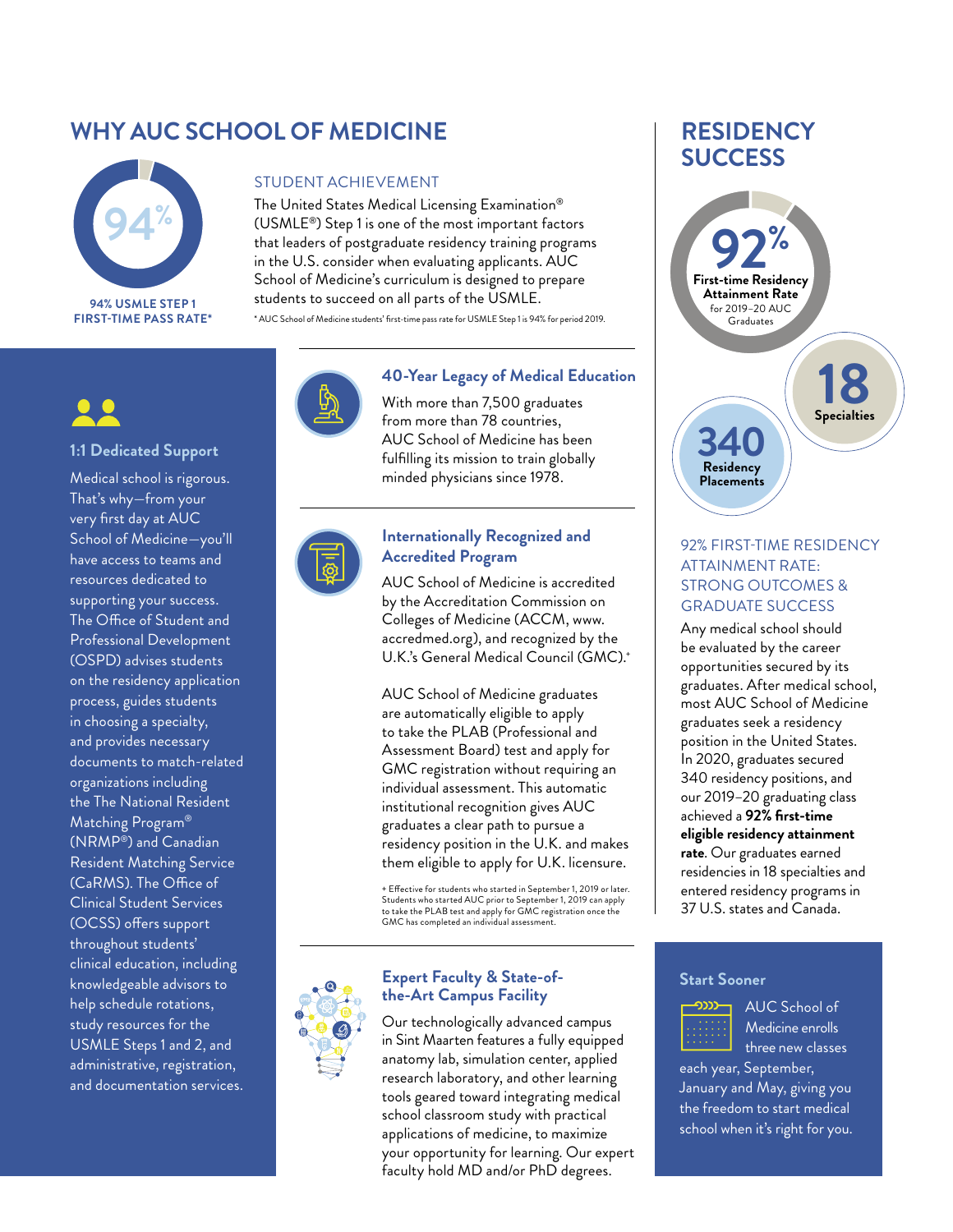# **APPLY TODAY**

**Join more than 7500+ AUC Doctors who are eligible to practice in the U.S., CANADA, U.K. and beyond!**

Visit www.aucmed.edu/apply-now



Our MD program is open to qualified candidates with a first degree, minimum Bachelor's or equivalent, in any discipline (science-focused study preferable but not mandatory), from an accredited university.

#### MEDICAL SCHOOL PREREQUISITES

- Biology: 1 year (8 credit hours)
- General Chemistry: 1 year (8 credit hours)
- Organic Chemistry†: 1 year (8 credit hours)
- General Physics\*: 1 semester (4 credit hours)

All courses include laboratory

- Statistics or Calculus can be substituted for Physics.
- † Biochemistry can be used to substitute for Organic Chemistry.

# MEDICAL ADMISSIONS TEST

• Non-U.S. Citizens or Permanent Residents: MCAT, UCAT, NEET/UG, or GAMSAT.

Please note that AUC School of Medicine will not consider MCAT, UCAT, and NEET scores that are more than five years old. For the GAMSAT, only scores that are less than two years old will be considered.

# SUPPORTING DOCUMENTS

- Personal Statement of no longer than 750 words.
- Letters of Recommendation: a minimum of one letter from an individual academic professor who taught you (science preferred, but not required), and one professional letter. Two academic letters can be submitted if a professional letter cannot be obtained.

### EDUCATIONAL/EMPLOYMENT HISTORY:

CV or resume: a chronological history of your educational, employment, and volunteer experience.

# **TRANSCRIPTS**

Official transcripts from all schools attended. Notarized copies of the original transcripts may be directed to AUC School of Medicine when official transcripts are not readily available. However, official transcripts must follow the notarized copies prior to matriculation.

### SEND APPLICATION DOCUMENTS TO:

American University of the Caribbean School of Medicine Department of Admissions 880 SW 145th Avenue, Suite 202 Pembroke Pines, Florida 33027 USA

# TRANSFER STUDENTS

For questions about transfer eligibility, please visit [www.aucmed.](https://www.aucmed.edu/admissions/transfer-students) [edu/admissions/transfer-student](https://www.aucmed.edu/admissions/transfer-students)

# **THE APPLICATION PROCESS**

### COMPLETE THE APPLICATION & SUBMIT DOCUMENTS

Complete the online application or submit a pdf of your AMCAS/ ACCOMAS application. Request that transcripts & letters of recommendation be sent to AUC.

### ADMISSION REVIEW & INTERVIEW

Admissions team reviews application and grants an interview for qualified applicants.

### ADMISSIONS COMMITTEE MAKES DECISION

Admissions committee makes a decision on whether a student may be admitted to the program.

**4**

**1**

**2**

**3**

# STUDENT DECISION

Student makes a decision on whether to accept the offer of admission.



Student submits deposit and sends all required post acceptance material.

**6**

**5**

# START MED SCHOOL

Begin your jouney to an MD Degree with AUC School of Medicine in Sint Maarten or Preston, UK.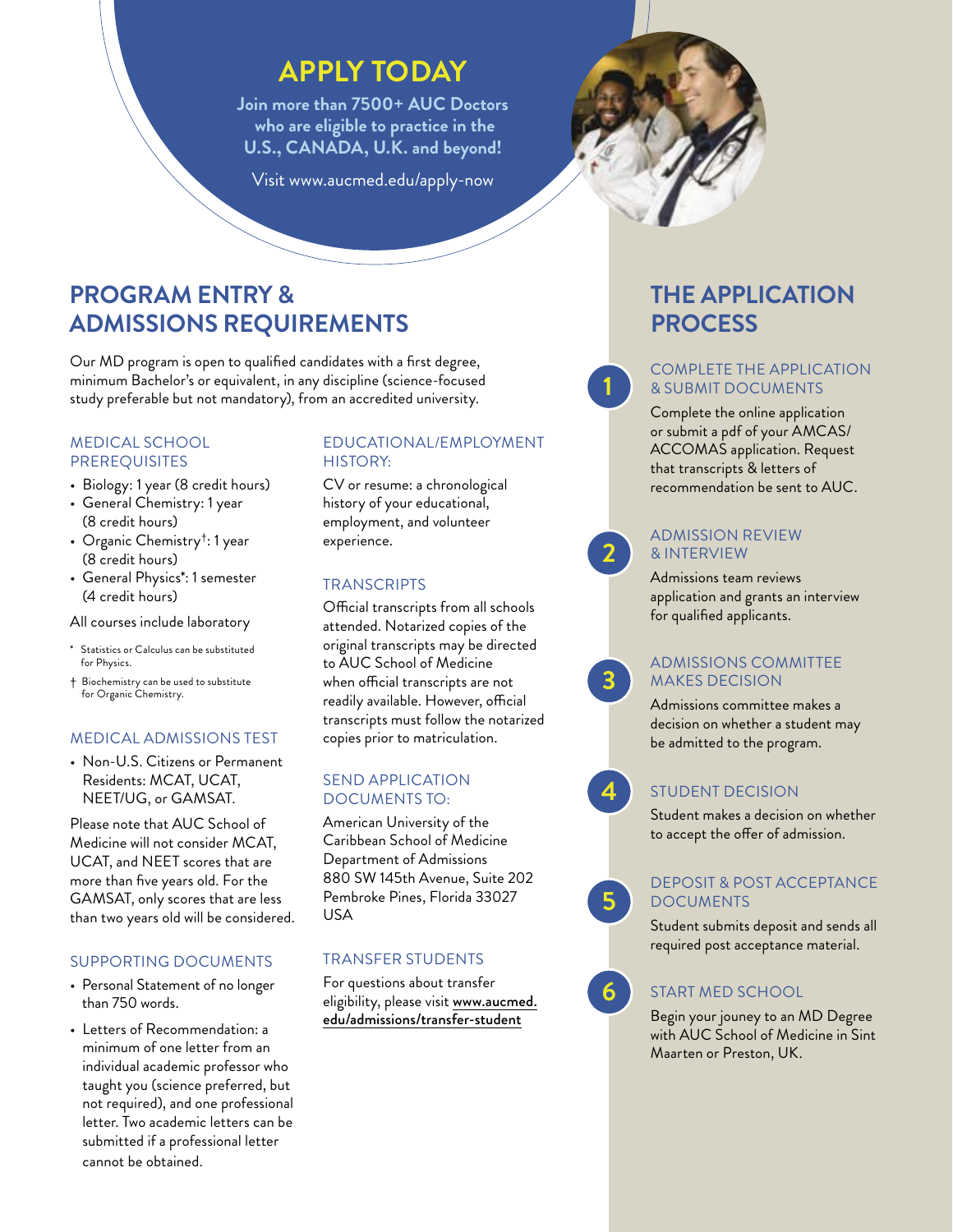

*"If you're determined to succeed and passionate about becoming a doctor, AUC does a fantastic job of providing that opportunity. I had great professors and I learned so much in medical sciences as well as my rotations. AUC gave me the tools and support I needed, and that's all I could've asked for."*

#### **FARSHAD GHASEMI, MD '19**

**R E S I D E N C Y :**  Internal Medicine, University of Manitoba, in Winnipeg, Manitoba (CaRMS)

# **SCHOLARSHIPS & FINANCIAL AID**

AUC School of Medicine is committed to providing medical students with information to help them fund their education through student loan programs and medical school financial aid. Various tuition payment options are available, and include:

#### FEDERAL & PROVINCIAL STUDENT AID PROGRAM

AUC School of Medicine is approved by the Canadian Ministry of Education, providing most students the ability to receive Canadian Federal loans, Provincial loans and Federal grants.

#### LINES OF CREDIT

Graduate students may obtain financing for education through student lines of credit offered by Canadian chartered banks. Student lines of credit are designed to accommodate the special needs of postsecondary students.

### **SCHOLARSHIPS**

Students may qualify for thousands of dollars worth of scholarships, including up to \$55,000 for AUC School of Medicine's Canadian Scholarship which is automatically awarded to qualified applicants who are Canadian citizens, permanent residents of Canada, or those who hold dual U.S.-Canadian citizenship. This scholarship will be awarded to qualified applicants during the enrollment process, after submission of a completed application to AUC School of Medicine.

For more information on Scholarships, visit www.aucmed.edu/admissions/ scholarships. For details on award and eligibility requirements for all other sources of financial aid mentioned above, please refer to the AUC School of Medicine Canadian Financial Planning Guide: www.aucmed.edu/media/5506/ auc-canadian-financial-planning-guide.pdf.

If you have any other questions or concerns regarding your funding options, please reach out to:

**Office of Student Finance** Phone: 732-509-9027 | Email: finaid@aucmed.edu

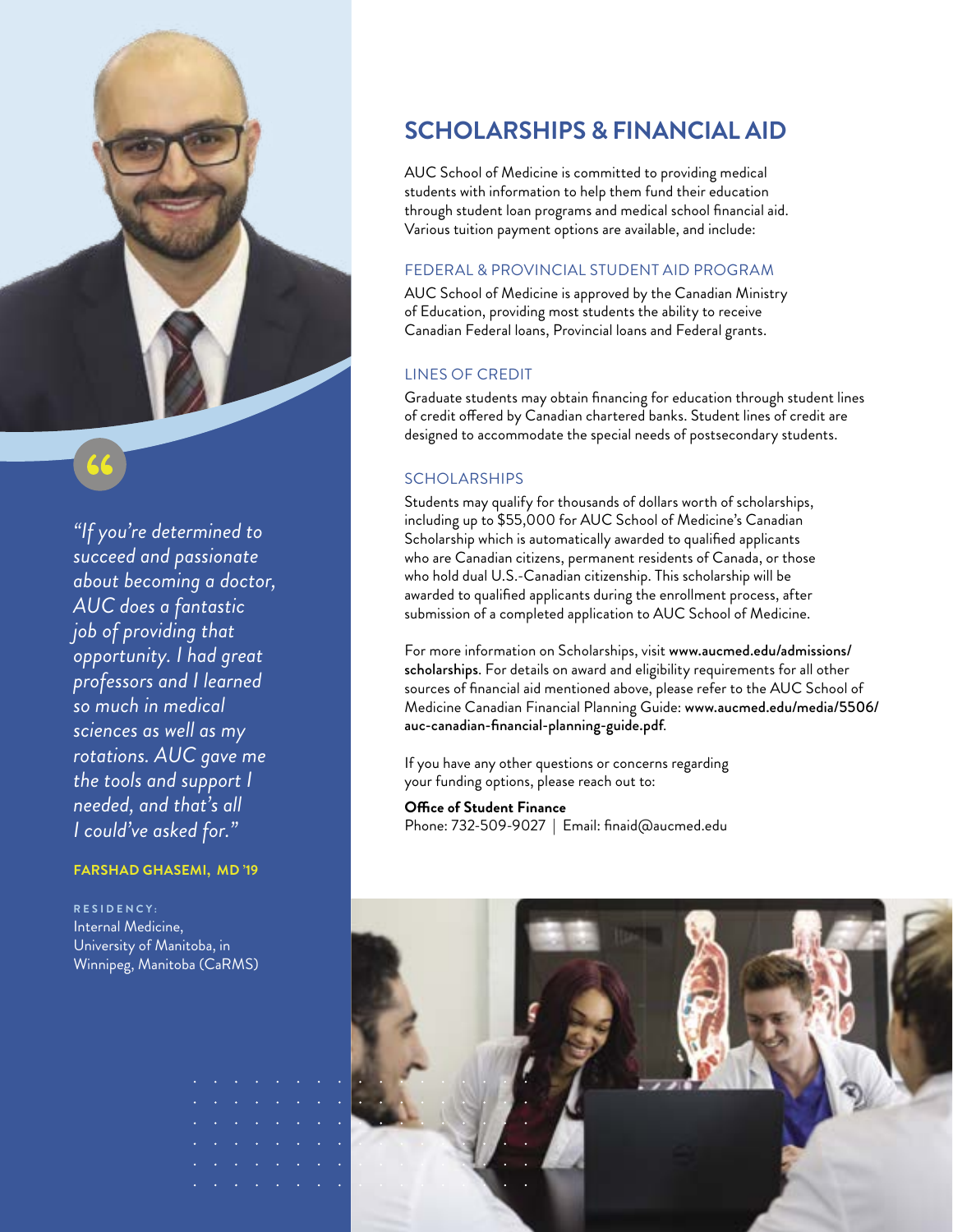# **STUDENT ORGANIZATIONS**

Our students foster a vibrant campus community that is both active and inclusive. More than 30 clubs and organizations allow students to connect with one another and develop unique learning opportunities. Among them is the Canadian Medical Student Association (CMSA), a student-run organization that supports Canadian students at AUC School of Medicine

in their pursuit of medicine, shares and celebrates Canadian culture with other students, and gives back to the community of Sint Maarten. CMSA is primarily composed of Canadian students from across Canada but strongly encourages students of other nationalities to join. CMSA has events celebrating Canada Day, Thanksgiving, and other Canadian holidays.

# **CLINICAL ROTATIONS & RESIDENCY**

AUC School of Medicine's clinical curriculum is comprised of 80 weeks of clinical rotations that include 42 weeks of core clerkships and 38 weeks of electives. Core clerkships are completed at affiliated clinical sites in the United States and/or United Kingdom. During your 4th year, you'll have the opportunity to engage in elective rotations at various sites in Canada, the United States and abroad. Since 2015, students have completed more than 80 electives across these Canadian sites:

- Langley Memorial Hospital
- McGill University Faculty of Medicine
- McMaster University Faculty of Health Sciences
- Northern Ontario School of Medicine
- Rural Ontario Medical Center
- St. Paul's Hospital—University of British Columbia
- The Hospital for Sick Children

#### GLOBAL ELECTIVES

Through our clinical affiliation with Danbury Hospital, AUC School of Medicine students have a chance to complete a six-week clinical rotation in one of five countries: Vietnam, Russia, the Dominican Republic, Uganda, or Zimbabwe: another opportunity for AUC School of Medicine students to gain exposure to how healthcare is practiced in a global sense.

### HOW DOES RESIDENCY WORK?

Canadian students attending AUC School of Medicine are eligible to apply for both the National Resident Matching Program® (NRMP) and the Canadian Resident Matching Service (CaRMS). It is possible for students to participate in both to maximize their chances of obtaining a residency position. To be eligible for CaRMS a student must be a Canadian citizen or permanent resident. He or she must also complete the Medical Council of Canada Evaluating Examination (MCCEE).



- University of Ottawa School of Medicine
- University of Saskatchewan Regina General Hospital
- University of Toronto Faculty of Medicine
- University of Western Ontario
- Vancouver Hosp & Health Science Center University of British Columbia



*"AUC has a proven track record for matching students into residency positions in America… AUC offers small class sizes which leads to a more targeted teaching and better learning experience. The professors are always available outside class times to clarify any doubts. My medical school experience has been challenging but rewarding."*

**DHIR GALA** AUC U.K. Track Student Class of 2024